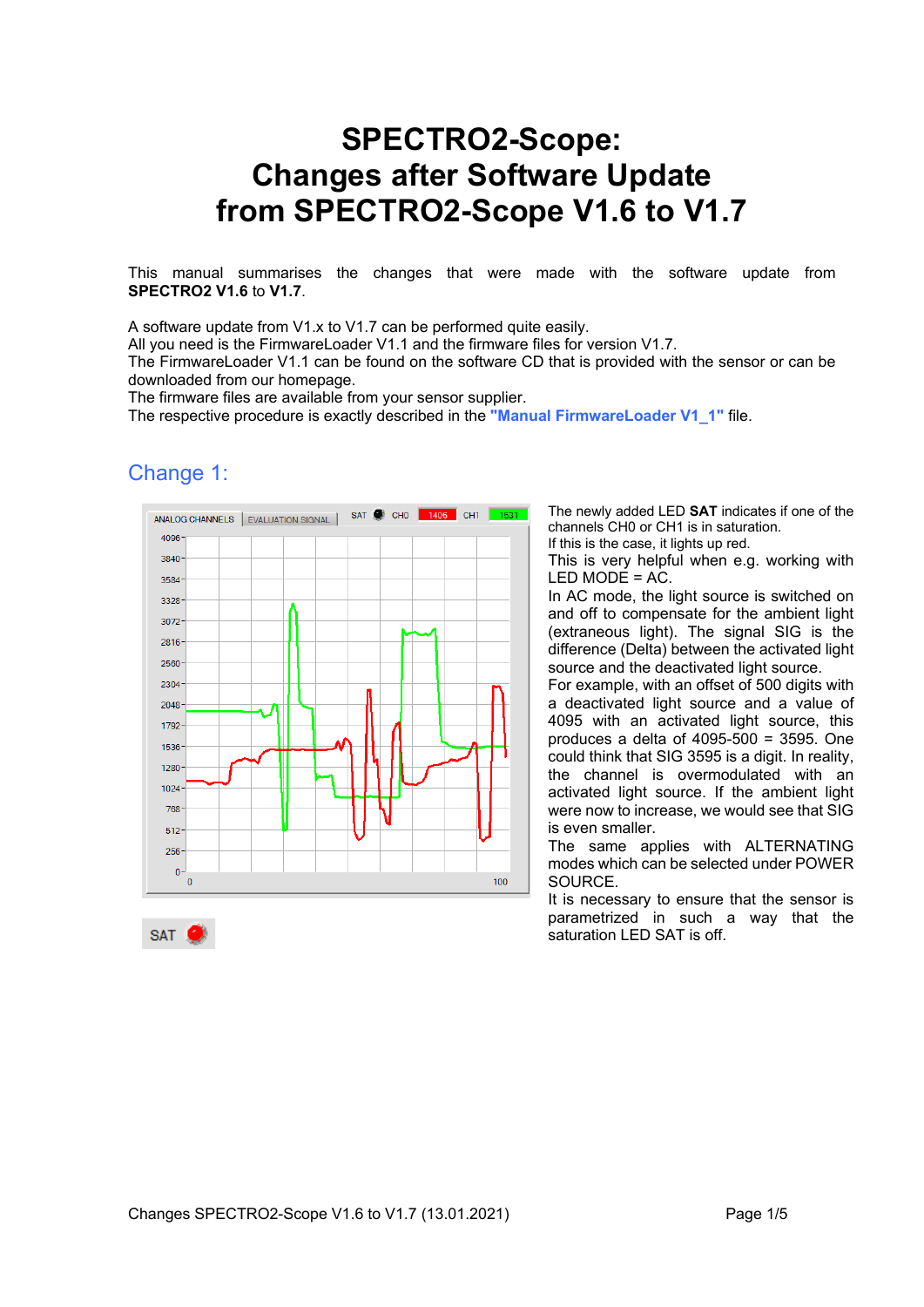### Change 2:

In the **CONVERSION TABLE** on the tab **CONVERSION**, the **COMMENT** column has been added.

An individual comment for every line can be entered in the COMMENT column.

A physical dimension or a description can be assigned to a certain output value.

The comment is stored in a file on the PC via **SAVE TO FILE** and the sensor EEPROM with **SAVE TO EE**. Memory space issues mean that only the first 8 characters are entered in EEPROM from the respective comment line.

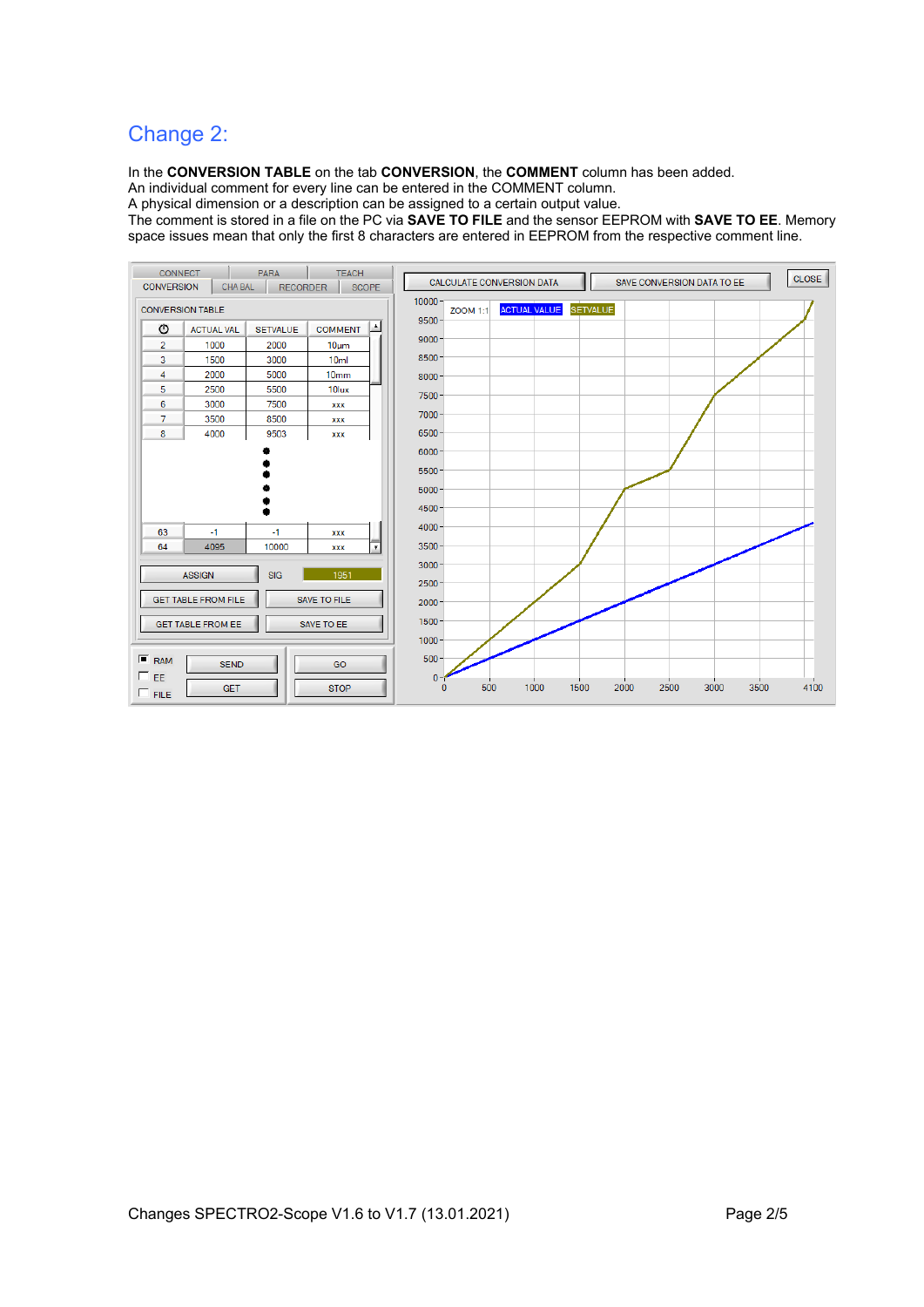## Change 3:

With the sensors of the SPECTRO-2 series a channel balancing can be performed. The balancing can be performed on any surface.

Channel balancing makes sense given multiple sensors which are to be taught.

If so, the same switching threshold, tolerance and hysteresis can be set for all sensors. This creates an identical starting point for multiple sensors and various applications.

After pressing **CHA BAL** the following window is displayed:

| <b>PARA</b><br><b>CONNECT</b><br><b>TEACH</b><br><b>CHA BAL</b><br><b>RECORDER</b><br><b>SCOPE</b><br><b>CONVERSION</b> | <b>SIG</b><br>$\overline{\phantom{a}}$ | SAT CHO<br>$\overline{0}$<br>CH <sub>1</sub><br>ANALOG CHANNELS   EVALUATION SIGNAL | $\Omega$ |
|-------------------------------------------------------------------------------------------------------------------------|----------------------------------------|-------------------------------------------------------------------------------------|----------|
| CH <sub>0</sub><br><b>DELTA</b><br>CH <sub>1</sub>                                                                      | REF1                                   | 4096<br>3840-                                                                       |          |
| $\mathbf{0}$<br>$\overline{0}$<br>$\mathbf{0}$                                                                          | $\overline{0}$                         | 3584                                                                                |          |
| <b>RAW DATA</b><br><b>MAX DELTA OF RAW DATA</b>                                                                         |                                        | $3328 -$                                                                            |          |
| 500                                                                                                                     |                                        | 3072                                                                                |          |
| SETVALUE FOR CHO, CH1<br>3000                                                                                           | <b>TEMP</b><br>$\overline{\mathbf{0}}$ | $2816 -$                                                                            |          |
| <b>CALC CALIB FACTORS</b>                                                                                               |                                        | $2560 -$<br>$2304 -$                                                                |          |
|                                                                                                                         |                                        | $2048 -$                                                                            |          |
| CF_CH0 [Default 1024]<br>1024                                                                                           |                                        | $1792 -$                                                                            |          |
| CF_CH1 [Default 1024] (<br>1024                                                                                         |                                        | $1536 -$                                                                            |          |
| <b>SEND CF</b>                                                                                                          |                                        | $1280 -$                                                                            |          |
| <b>GET CF</b>                                                                                                           | OUT <sub>0</sub><br>۰                  | $1024 -$<br>$768 -$                                                                 |          |
| SET TO DEFAULT AND SEND CF                                                                                              | OUT1<br>۰                              | $512 -$                                                                             |          |
| START SELF CALIBRATION                                                                                                  |                                        | $256 -$                                                                             |          |
|                                                                                                                         | IN <sub>0</sub><br>۰                   | $0 -$<br>$\mathbf{0}$                                                               | 100      |
| $F$ RAM<br><b>SEND</b><br>GO<br>$\Box$ EE<br><b>STOP</b><br><b>GET</b><br>$\Box$ FILE                                   | IN1<br>۰                               | $\mathbf{1}$<br><b>COMMUNICATION PORT</b>                                           |          |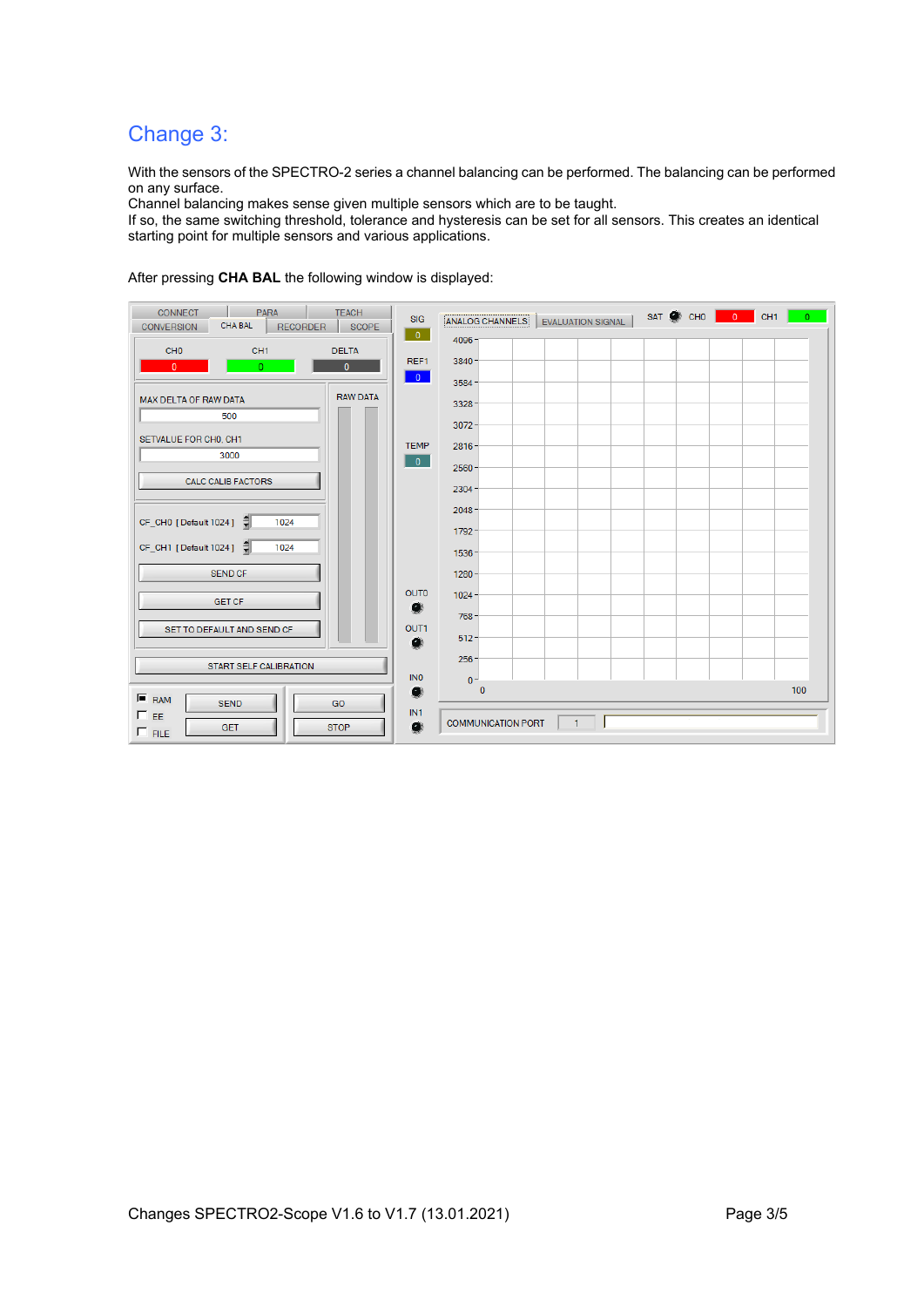#### Calculation example for determining the calibration factors

In the example in the picture below, a POWER value at which the two bars of the raw signals **RAW DATA** are in the dynamic range has been set. Each of the two bars is at approx. 2300 digits. It is thus appropriate to set a setpoint value of 2300 (see **SETVALUE FOR CH0, CH1**). When calibration is now started by pressing **CALC CALIB FACTORS** the software automatically calculates the calibration factors for **CH0** and channel **CH1**. The calibration factors are normalized as integers to the value 1024.

Formula:

CF\_CH0 = (SETVALUE / RAW DATA CH0) \* 1024 = (3300 / 3150) \* 1024 = 1073 CF\_CH1 = (SETVALUE / RAW DATA CH1) \* 1024 = (3300 / 3490) \* 1024 = 968



When the calibration factors have been calculated by the software on the user interface, they are automatically saved to the non-volatile **EEPROM** memory of the sensor. Calibration is then finished, work can then be continued in the main panel.

When the sensor detects a raw signal, it applies the calibration factor saved in the **EEPROM** to this raw signal, i.e. in the main panel only the calibrated data for channel **CH0** and channel **CH1** are displayed. Evaluation by the micro-controller also is exclusively done with the calibrated data.